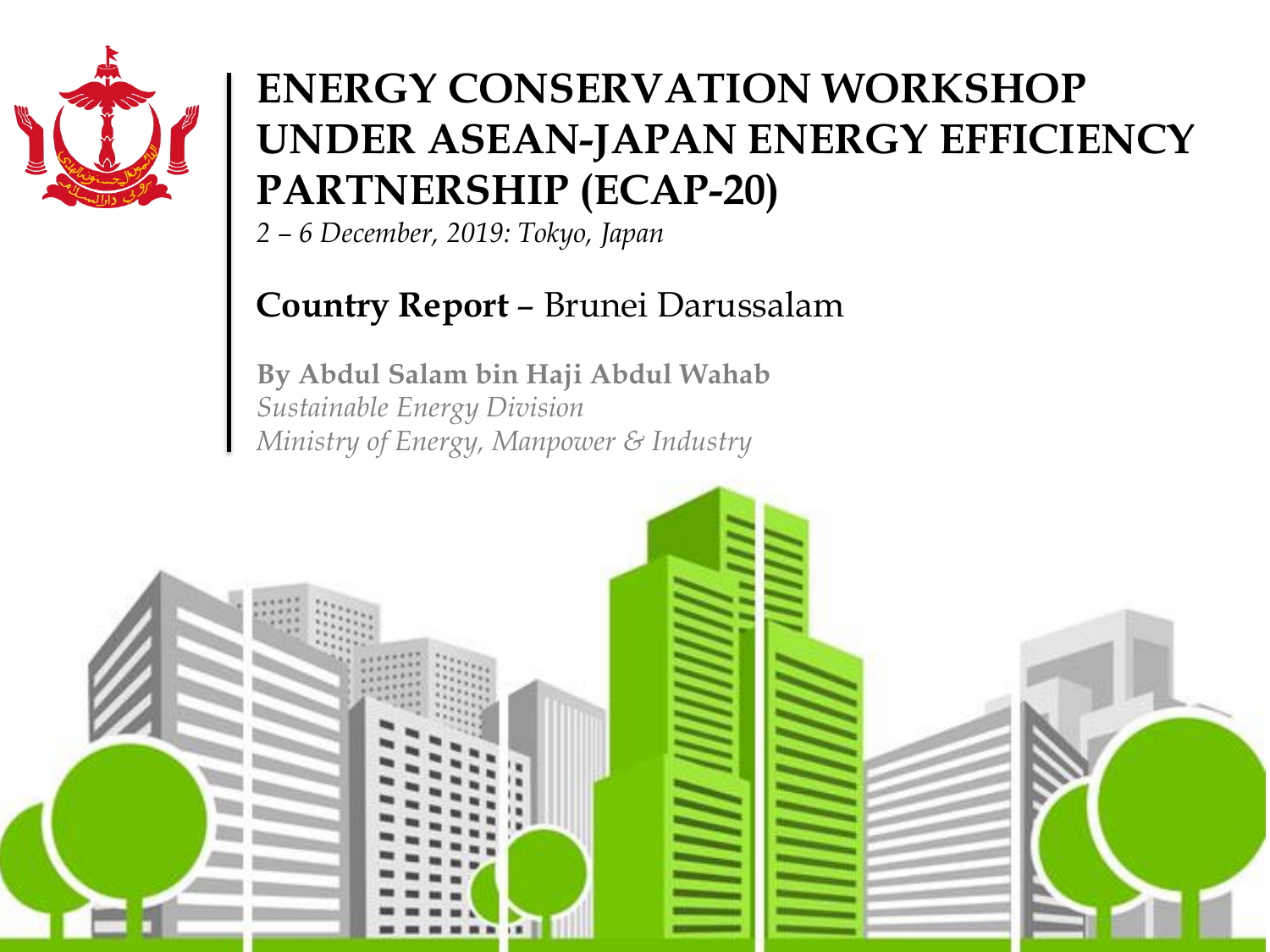

## **Significant Milestones**

*Establishment of Building Regulatory & Guidelines*

- □ Publication of the Brunei Darussalam Standard (PBD 12) on Building Guidelines and Requirement 1994. Undergone several revisions in 2008, 2009, and 2014.
- □ The establishment of Brunei Green Building Council (GBC) in May 2013 with an objective to drive Brunei Darussalam's construction industry towards more environmental-friendly buildings.
- □ The launching of EEC Building Guidelines for non-residential buildings in May, 2015. The EEC Building Guidelines are mandatory to all government buildings.
- □ The launching of green building rating system for Brunei Darussalam, 'Brunei Accredited Green Unified Seal' (BAGUS) in March 2016 with a mandated Energy Efficiency Index (EEI) of 175 kilowatt hours per square metre (kWh/m2) per year for office building.
- Brunei Darussalam via the Authority of Building Control and Construction Industry (ABCI), Ministry of Development has launched the Different Abilities Design Guidelines for building in December 2018.
- $\Box$  Regulatory role for buildings is under the purview of Ministry of Development (MOD). Meanwhile, the Ministry of Energy is accountable to manage and coordinate all the key initiatives towards the development of Energy Efficiency in building.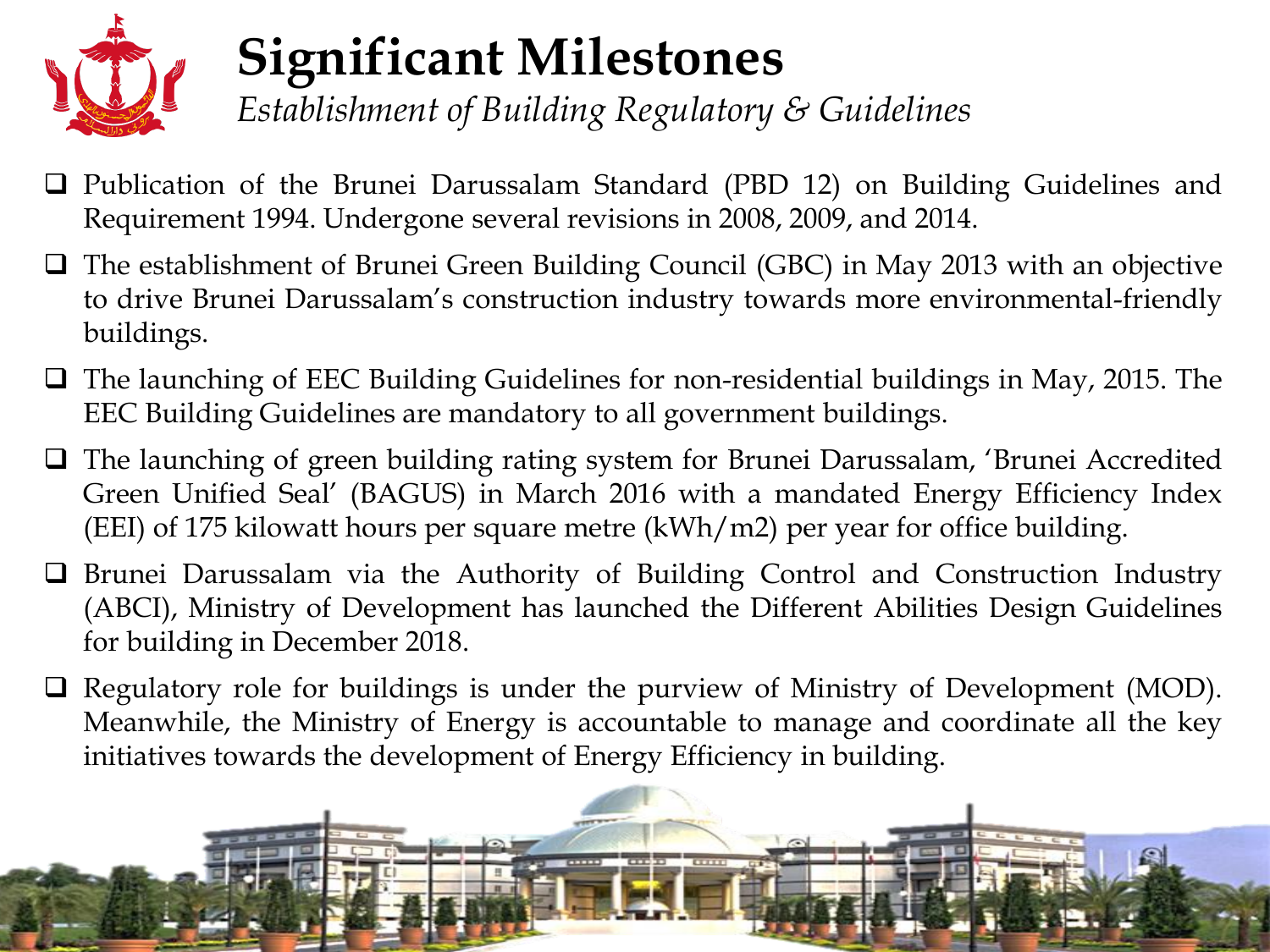

# **EEC Building Guidelines**

*(Results & Implementation Expansion)*

| Reduction                       | 2016 | 2017 | 2018 | Oct<br>2019 |
|---------------------------------|------|------|------|-------------|
| Percentage<br>(% )              | 6.9  | 7.1  | 7.1  | 7.0         |
| Gigawatt/hour<br>(GWh)          | 803  | 801  | 802  | 692         |
| <b>BND Million</b><br>(10c/kWh) | 6.0  | 6.2  | 6.1  | 4.7         |

- Significant reduction on electricity consumption of **BND22 million** since it was launched in 2016 (base year of 2015) through 'quick win initiatives' and retrofitting programme of government buildings.
- The guideline is to be expanded to commercial building by Q1, 2020. MEMI and MOD are in the process of consolidating all building infomation for new commercial buildings towards the establishment of national baseline data.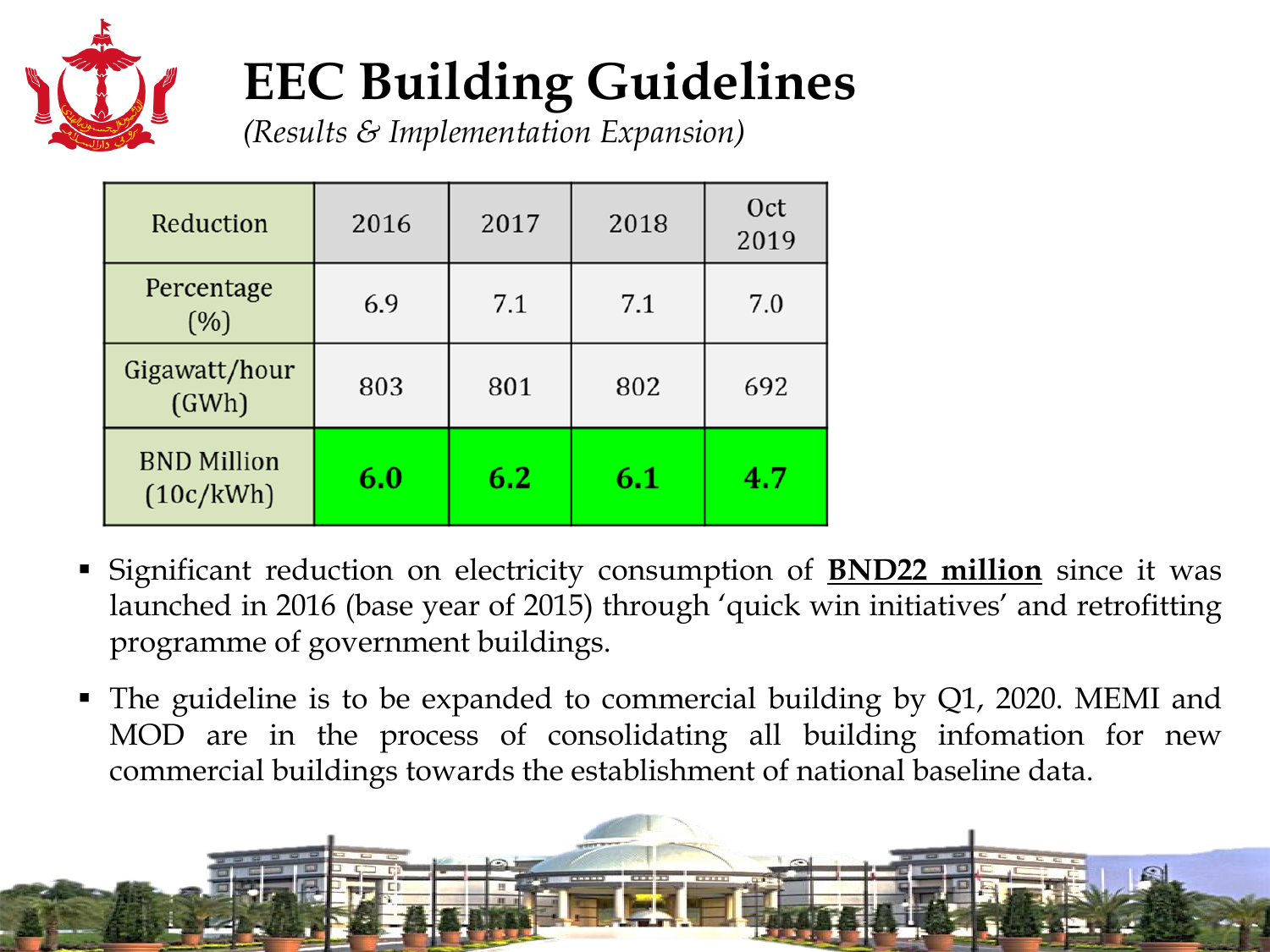

## **Energy Management Programme**

*Certification at Regional and National Level*



8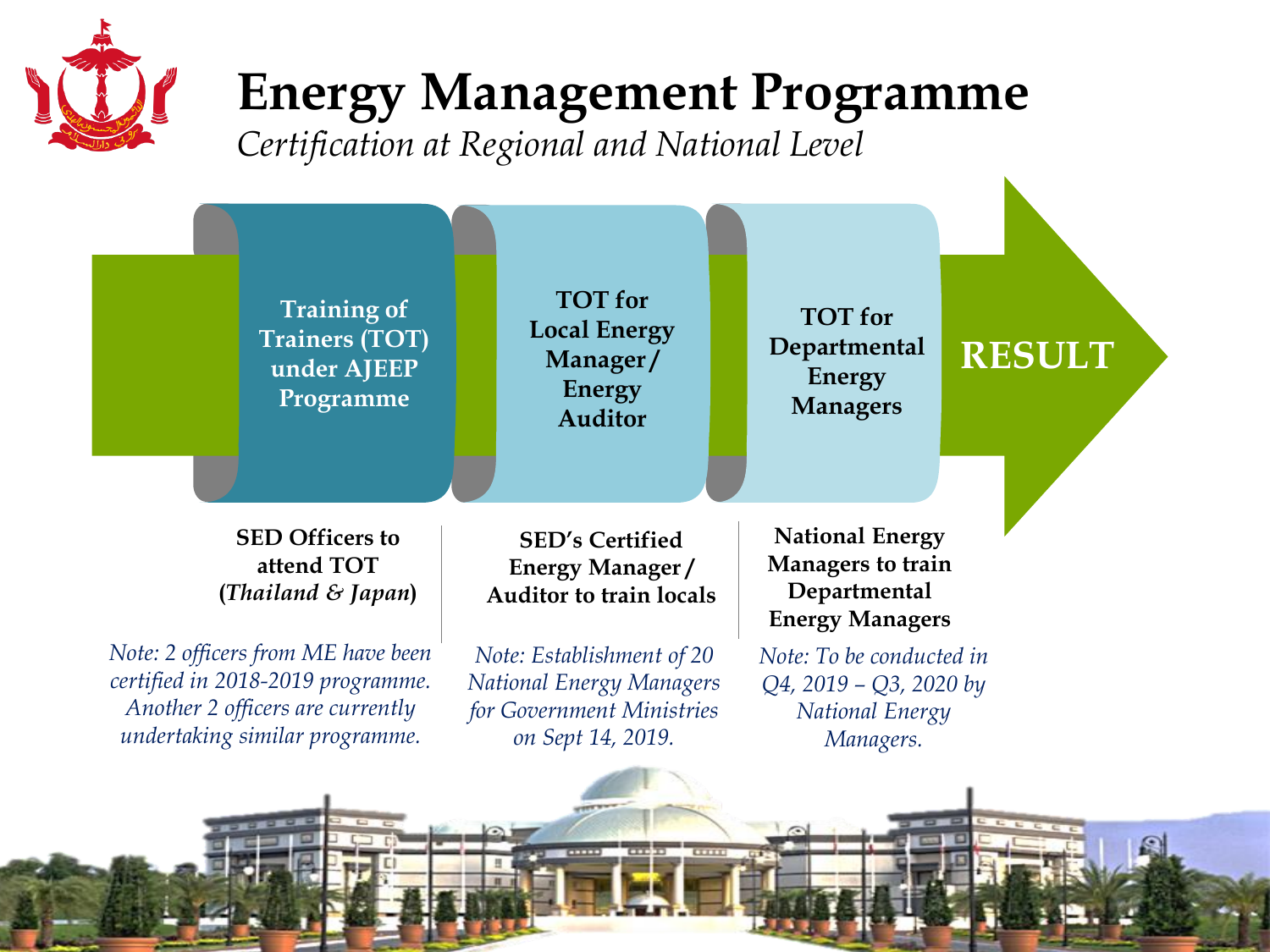

## **Standard & Labeling Order**

*(Action Plan: Implementation and Enforcement)*

- The final draft Order is currently under review by AGC and expected to be endorsed end of Q4, 2019.
- A grace period of one year is applied and Ministry of Energy (ME) will conduct several activities before the Order is being officially implemented and enforced in **Q2, 2021**.
- Ministry of Energy (ME) will organise District Roadshow in Q1 and Q2, 2020 in order to socialize the Order to all level of communities nationwide.
- Ministry of Energy (ME) will also be sending some officers to some ASEAN countries for a work placement to effectively learn the process of implementation of the Order.
- Standard and Labeling Order shall also be part of the core element that need to be incorporated into Building Energy Codes (BEC) through the usage of energy efficient electrical appliances in building the likes of air conditioning and lighting system.

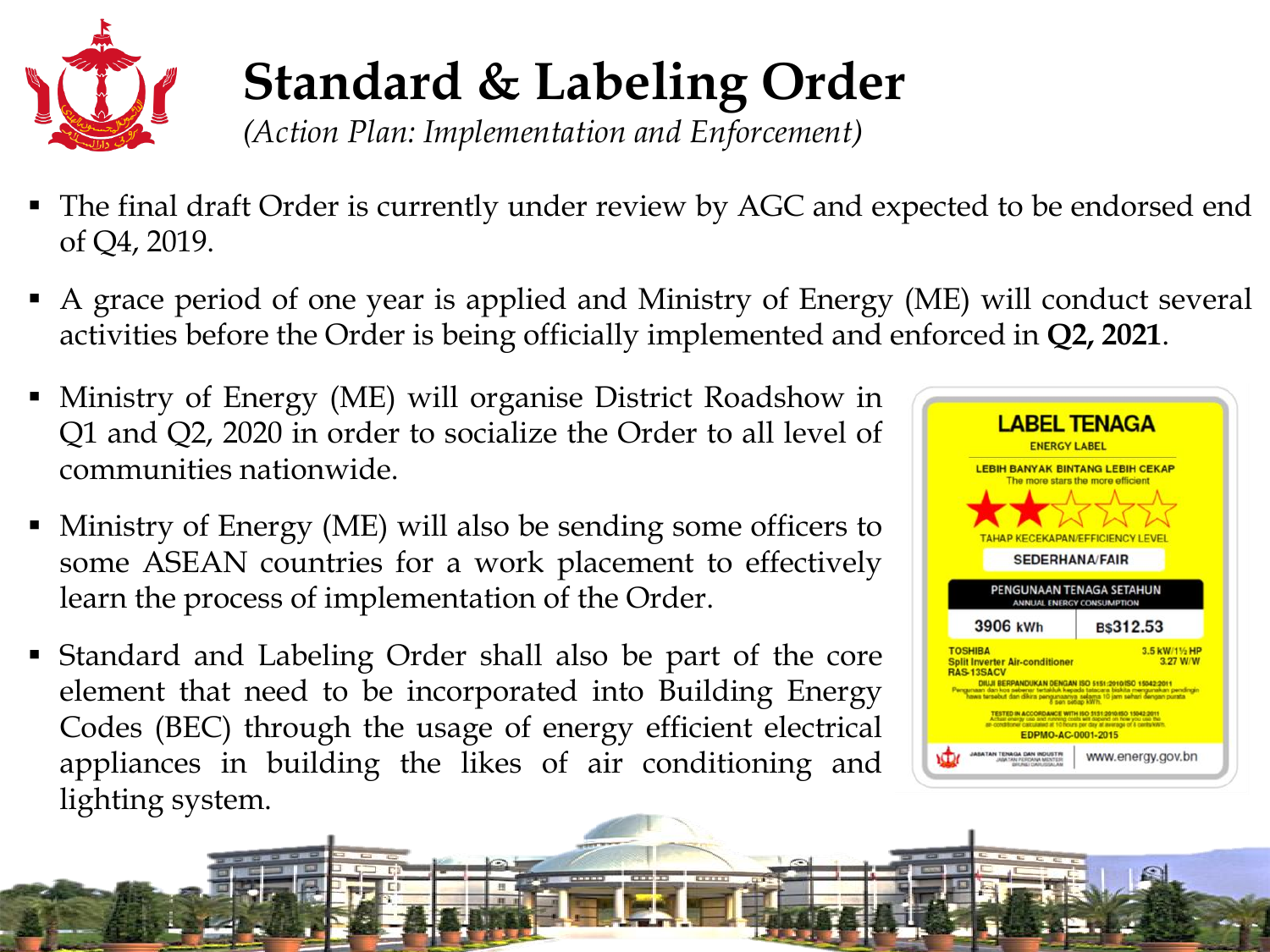

- Expansion of EEC Building Guidelines to commercial buildings. Currently, in the process of setting up the baseline data for commercial building in the country.
- $\Box$  To continue on capacity building for officers in the Ministry of Energy and other representatives from other Ministries to participate AJEEP programme.
- □ All National Energy Managers are to conduct the Training of Trainers (TOT) for all Departments under their respective Ministries by Q4, 2019 to Q3, 2020.
- $\Box$  To conduct another session on EM training workshop for commercial sectors sometime in Q3/Q4 next year. ME will collaborate with an experts from ECCJ to come up with an effective EM training programme for commercial sectors.
- To incorporate EEC Building Guidelines in the construction of new building in the country by focusing more on the Temburong Eco Town Project which is currently ongoing conducted by Economic Research Institute for ASEAN and East Asia (ERIA).
- To increase Brunei Darussalam's participation in the ASEAN Energy Awards through the platform of our newly established National Energy Manager in all Ministries.